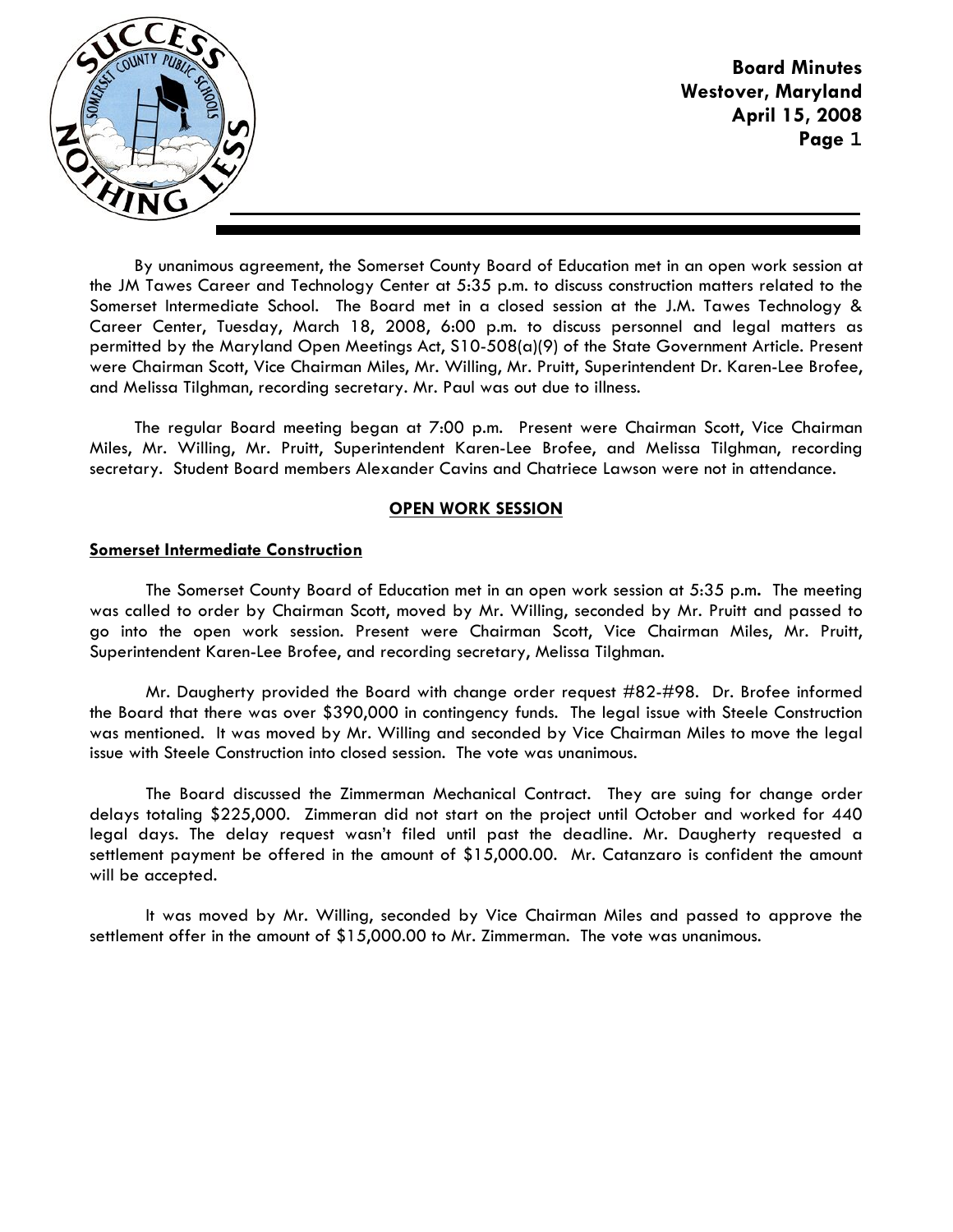# **REGULAR SESSION AGENDA**

## **1. Call to Order**

The meeting was called to order by Chairman Scott at 7:05 p.m.

#### **2. Roll Call**

The roll was called by Melissa Tilghman indicating that four Board members and the Superintendent were present. Student Board Members Alexander Cavins and Chatriece Lawson were excused from the meeting to attend school related activities.

# **3. Declaration of Quorum**

Chairman Scott declared a quorum to be present.

#### **4. Pledge of Allegiance**

Chairman Scott led the Board in the Pledge of Allegiance

## **5. Approval of Minutes**

A motion was called for by Chairman Scott, moved by Mr. Miles and seconded by Mr. Pruitt to approve the minutes of March 18, 2008. The vote was unanimous.

#### **6. Adoption of Agenda**

 A motion was called for by Chairman Scott, moved by Mr. Pruitt, seconded by Vice Chairman Miles and passed to adopt the agenda as presented. The vote was unanimous.

## **7. Ewell School**

Ms. Evans introduced herself and the new staff at Ewell School. The Board was informed that the Food Program was going well. Ewell was visited by Michael Liskey and his trio who performed an oboe symphony concert. The Board members were excited to hear that the French Public Television Broadcast had visited Smith Island and will run the Broadcast worldwide. The 6<sup>th</sup> and  $7<sup>th</sup>$  graders will be painting the school for community service. Michelle Davidson, a Professor at George Mason University, bought a house on the Island and once a year she brings her nursing students over to Smith Island to talk to the students about health related issues.

MSA Testing is going well and staff members continue to work with students to do their best. Mrs. Evans thanked Chairman Scott for his years of dedication. Chairman Scott thanked Ms. Evans for her kind words and her report.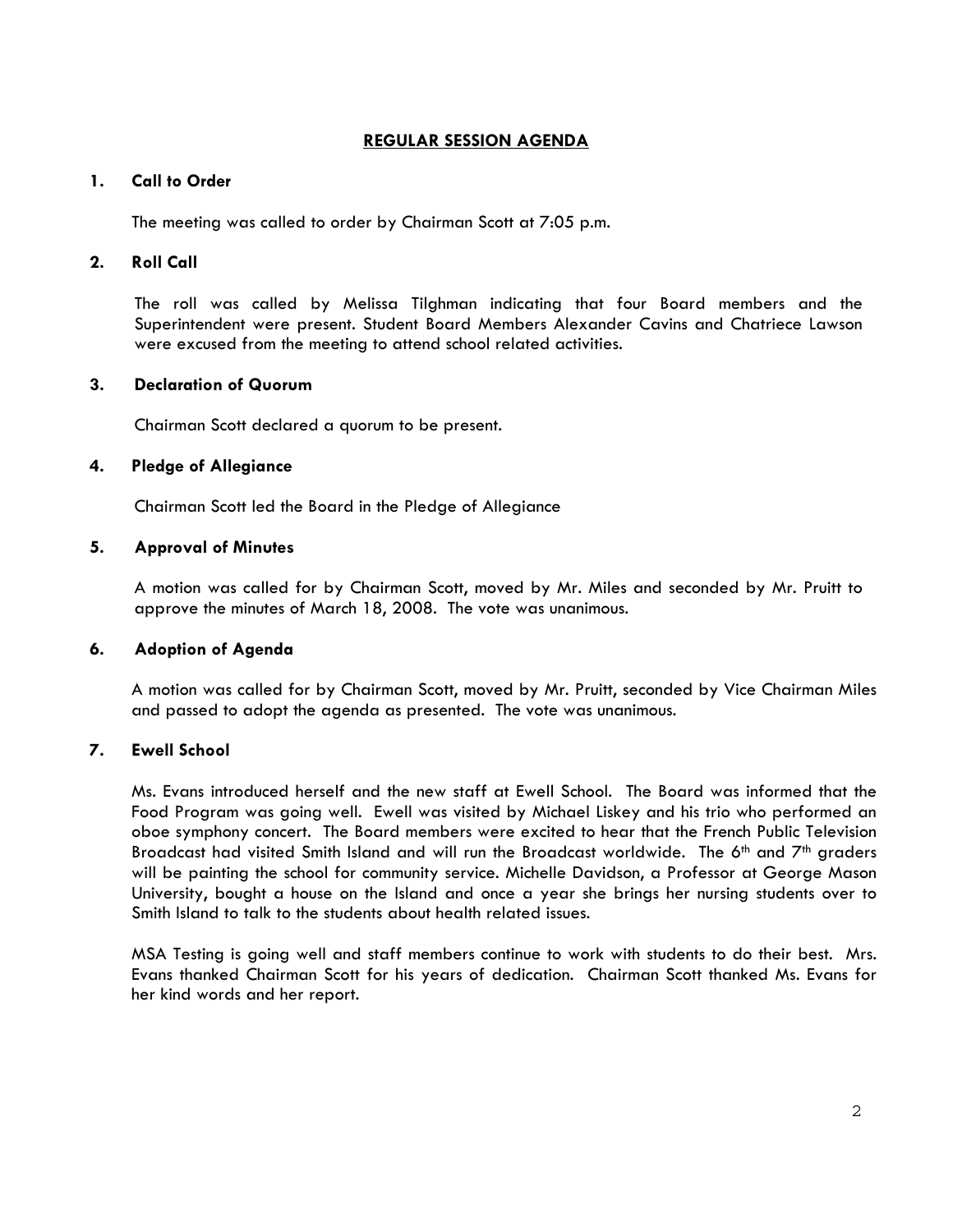## **8. Student Board Members' Report**

Chatriece Lawson and Alexander Cavins were excused from the meeting due to scheduled school activities.

#### **9. NSBA Conference**

 Dr. Brofee spoke about the NSBA Conference that was held in Florida. Accompanying her were Vice Chairman Miles and Mr. Willing. Dr. Brofee reported that there was great communication between the other school systems. Guest speakers were Sidney Poiter and Sandra Day O'Connor. Vice Chairman Miles stated that it was a wonderful and educational experience. He learned new educational strategies to be used in the school system, but there was no information on how we get the funds to try these new ideas. Mr. Willing added that we were ahead of most Board of Educations in our practices and their suggestions were strategies we already have in place. We are indeed on the right track.

#### **10. Volunteer Participation Comments**

 Mrs. Scott spoke to the Board regarding the volunteer participation within the schools. Elementary and Secondary schools have a person in place to keep track of the volunteer hours. We are trying to recruit more minorities and male volunteers. The average number of volunteer hours accumulated in a month is equal to about 130 hours. Mrs. Scott thanked Linda Sterling, a retired employee of the county and a dedicated volunteer at Woodson Elementary, for all her help. Ms. Sterling has over has over 1100 volunteer hours to date.

#### **11. Public Participation**

Several Deal Island Elementary School parents spoke to the Board regarding the transfer of Mrs. Brandy White to Princess Anne. Ellen Barnes, Erin Greene and Brandi Horner all provided great accolades for Ms. White and expressed the impact she has had on the Deal Island students. They were all thanked by Chairman Scott. Dr. Brofee also thanked the parents and expressed her concerns about their issues. She informed them that all schools are given adequate resources needed to provide purposeful and meaningful education. Dr. Brofee also stated that the move is not to diminish student learning and that staff and the public have the right to voice their opinions on any issues that arise.

#### **OLD BUSINESS**

## **12. Facilities**

## **Change Order Requests**

It was moved by Mr. Pruitt, seconded by Vice Chairman Miles, and passed to approve Mr. Daugherty's change order requests #82-#98. The vote was unanimous.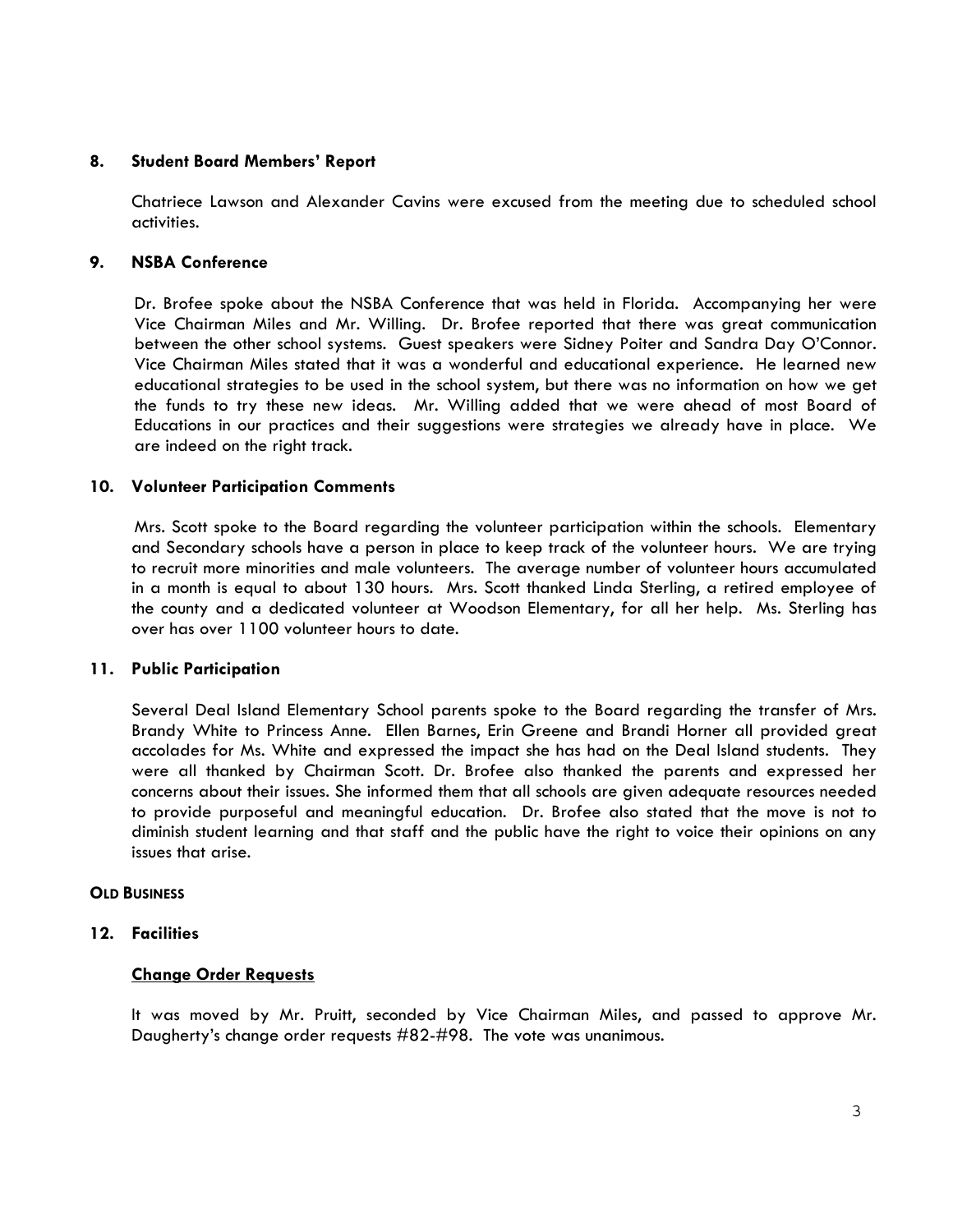## **Southern Builders, Inc.**

 It was moved by Mr. Willing, seconded by Mr. Pruitt, and passed to approve the awarding of the Agricultural Storage Building Bid Award to Southern Builders, Inc. The vote was unanimous with all present Board members in agreement. Mr. Daugherty informed the Board that The Aging Schools Programs will fund \$56,000.00 of the project.

#### **Calendar Adjustment Information**

Dr. Bloodsworth updated the Board members on the ending of school for the year. Due to an unused snow day, students last day will be June 09, 2008 and the teachers last day will be June 10, 2008.

#### **NEW BUSINESS**

#### **13. Finance Report**

#### **Monthly Report**

Mrs. Miller presented the corrected Budget Report pages. There were no questions from either Board member. Chairman Scott thanked Mrs. Miller for the report.

# **Food Service Report**

Mrs. Miller reported that the Food Service deficit is \$7,000 to date. The exact amount will be known after inventory is taken. Chairman Scott thanked Mrs. Miller for her report.

#### **Budget Approval Date May 27, 2008**

Dr. Brofee announced the approval of the delay for the FY2009 School Budget.

#### **Human Resources Report**

It was moved by Mr. Willing, seconded by Vice Chairman Miles and passed to approve the Human Resources report presented by Mr. Lawson. The motion was carried with all four Board members in agreement.

#### **Out of State Travel**

Mr. Lawson presented a list of staff involved in out of state conferences.